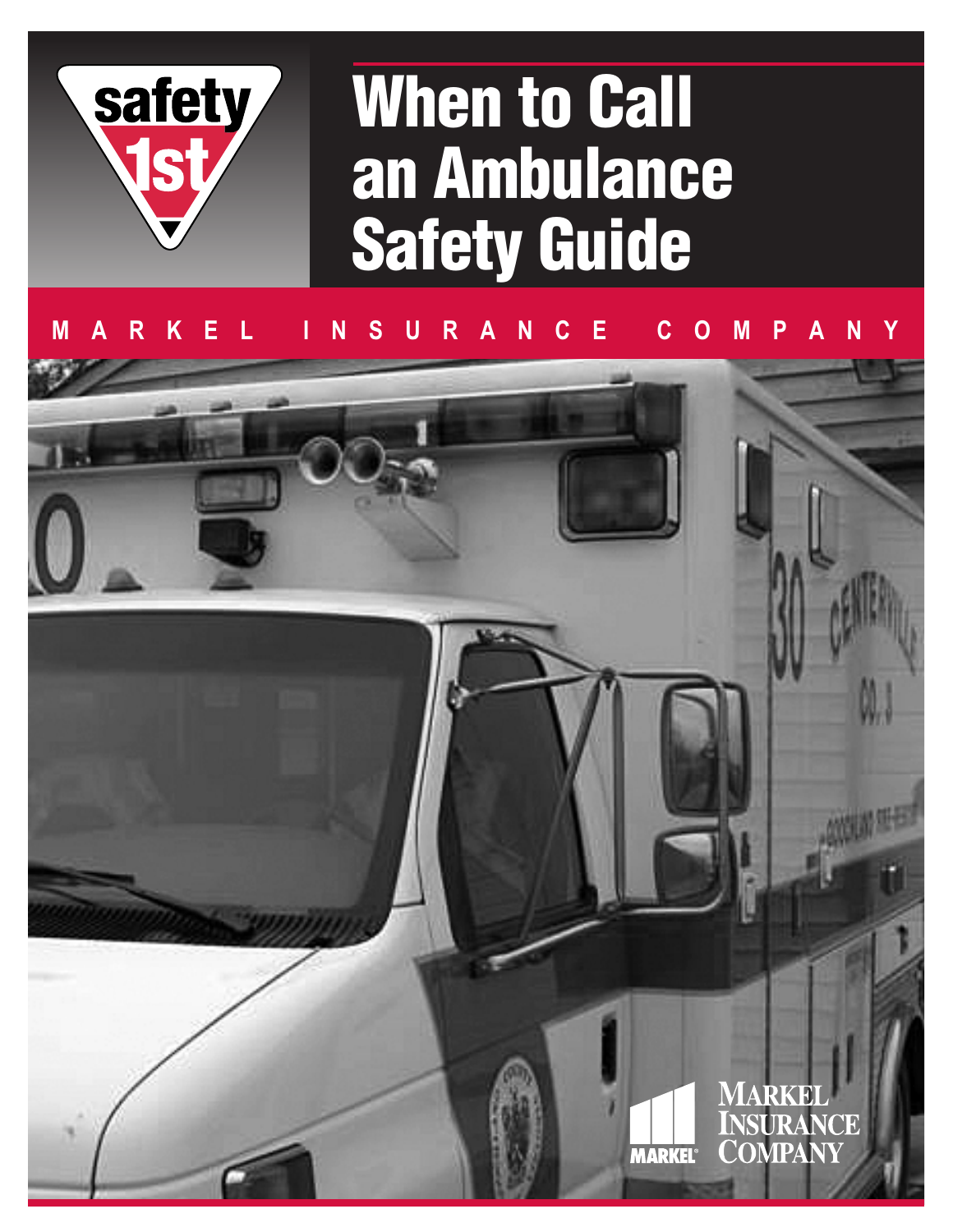Greg Friese, MS, NREMT-P is president of Emergency Preparedness Systems LLC. Previously he was the wilderness program director and a trip leader at Camp Manito-wish YMCA. As a Wilderness Medical Associates® lead instructor Greg frequently teaches at summer camps. He consults with camps and adventure programs about emergency education, supplies, and communication systems for remote and severe environments. Greg is a frequent speaker at camp conferences and an EMS author.

#### By Greg Friese, MS, NREMT-P

Thank you to Ann M. Dunphy, EMT-I, Amanda M. Friese, BSN, and David E. Johnson, MD, for their thoughtful suggestions for this guide.

#### © 2007 Markel Insurance Company

The purpose of these materials is to provide professionals with recognized safety procedures and precautions. These materials should be treated as general guidelines that could be adopted or modified to meet the specific demands of each facility.

The authors do not warrant, guarantee, or ensure that compliance with these guidelines will mitigate or prevent any or all injury or loss that may be caused by or associated with any person's use of facilities, equipment, or other items or activities that are the subject of these guidelines; nor do the authors assume any responsibility or liability for any such injury or loss. Further, the authors hereby expressly disclaim any responsibility, liability, or duty to those facilities, directors, and staff receiving these materials, and any facility clients or their families, for any such liability arising out of injury or loss to any person by the failure of such facility, directors, or staff to adhere to these guidelines.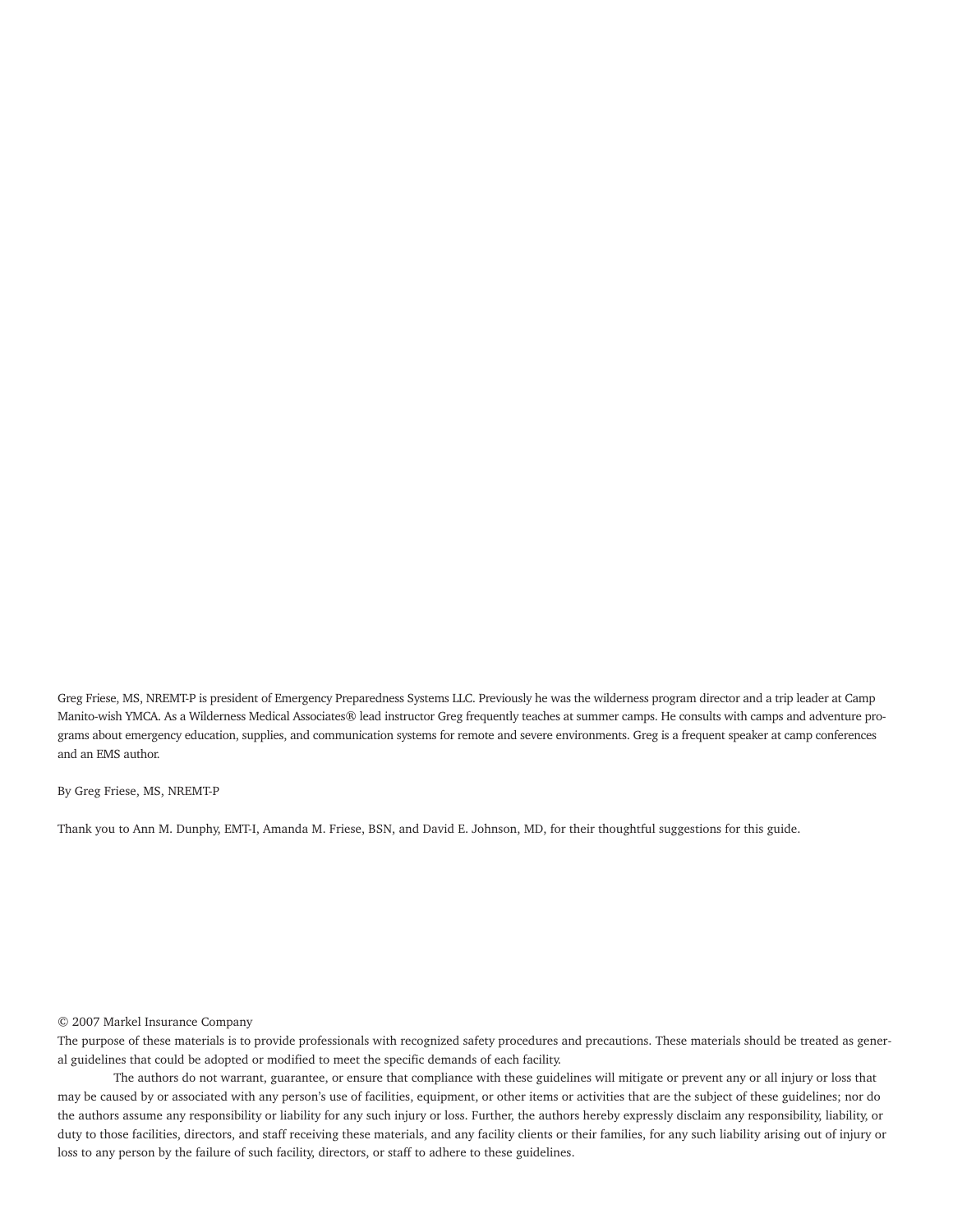# **When to Call an Ambulance Safety Guide**

The of the most difficult decisions camp healthcare staff<br>will make is whether to transport an ill or injured<br>camper or staff member by camp vehicle or call an<br>ambulance to transport the nationt to the necessarily hearital will make is whether to transport an ill or injured camper or staff member by camp vehicle or call an ambulance to transport the patient to the nearest hospital.

Many camps are located in rural areas, where ambulance service is provided by volunteers. Instead of the two to eight minute ambulance response you might expect in an urban area, you might wait 15 minutes or more for an ambulance in

some rural areas. When ambulance availability is delayed, you might be tempted to transport the patient in a camp vehicle. If you are not sure a 911 call is needed, it is best to err on the side of caution and call an ambulance.

This safety guide discusses the triggers for calling an ambulance, EMS transport, types of ambulance crews, and ambulance equipment. It also provides case studies you can use as examples of when to call an ambulance.

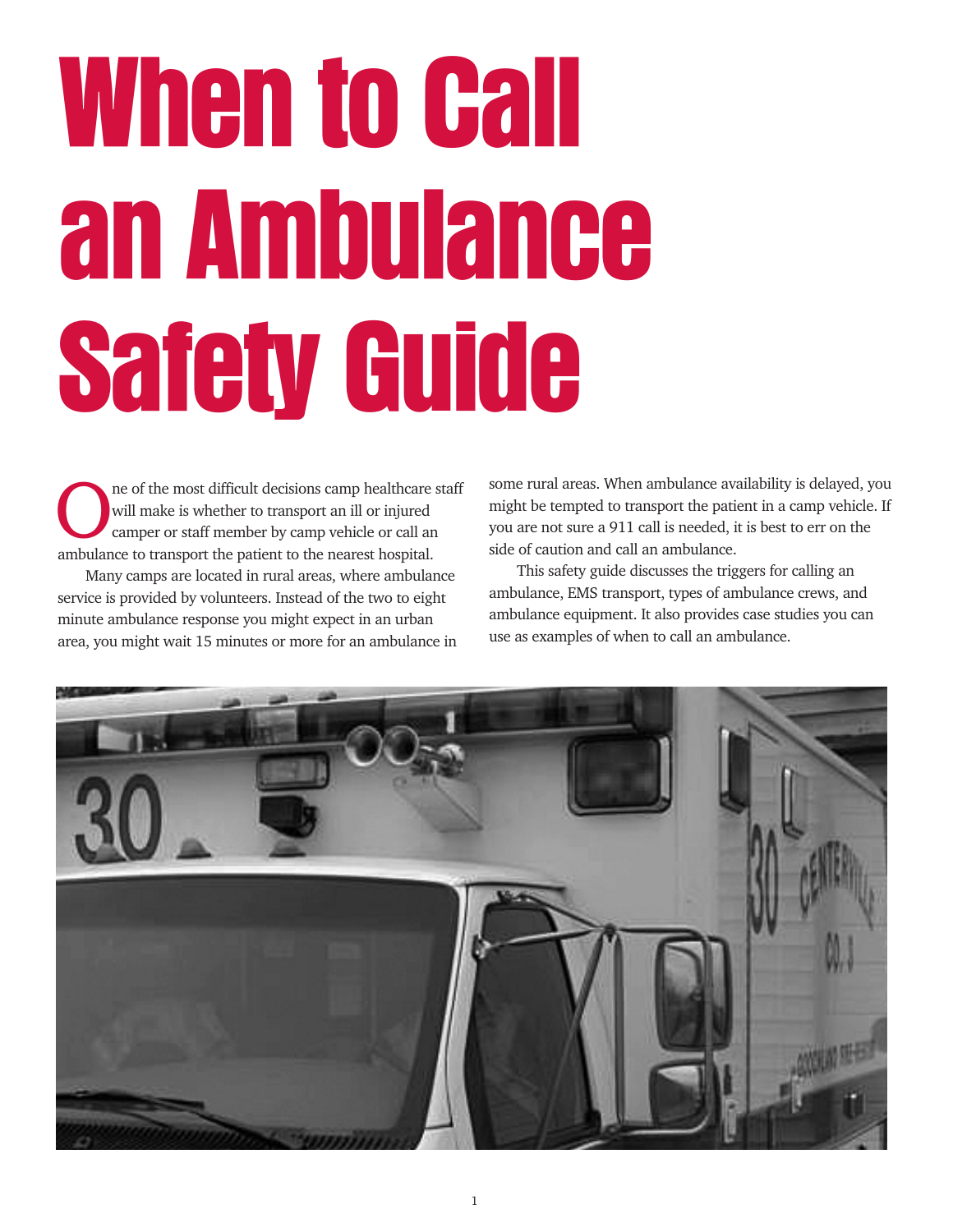# **Triggers for Calling 911**

Before the summer season begins, the camp medical director, camp nurse, and medical (or risk management) committee should discuss triggers for calling 911 for ambulance transport. Of course there will be gray areas that require sound clinical decision-making by the healthcare staff, but there will be many situations that clearly require or clearly don't require ambulance transport. Some indications for calling 911 include:

- Foreign body airway obstruction
- Respiratory or cardiac arrest
- Altered mental status
- Respiratory problems associated with abnormal mental status
- Reduced level of consciousness
- Abnormal vital signs that do not improve with simple treatments
- Positive mechanism for spinal cord injury
- Submersion with loss of consciousness
- Significant blunt or penetrating trauma to the head, neck, or torso
- Fractures proximal to the knees or elbows
- Multiple fractures distal to the knees or elbows



# **Transport by Camp Vehicle or Ambulance?**

When making the decision of whether to call 911 or transport a patient in a camp vehicle, consider these questions:

- What is the diagnosis of the patient's problem?
- What is the likelihood of acute deterioration during transport?
- What patient care and ongoing assessment is needed during transport?
- Does the patient have any actual or potential ABC (loss of airway, inability to breathe, loss of circulation) life threats from the problem?
- Might the patient need basic life support—airway management, rescue breathing, IV fluids, or chest compressions during transport?
- Can you adequately assess and treat the patient's pain at camp and during transport?

Again, when in doubt, it's best to err on the side of caution and call 911.

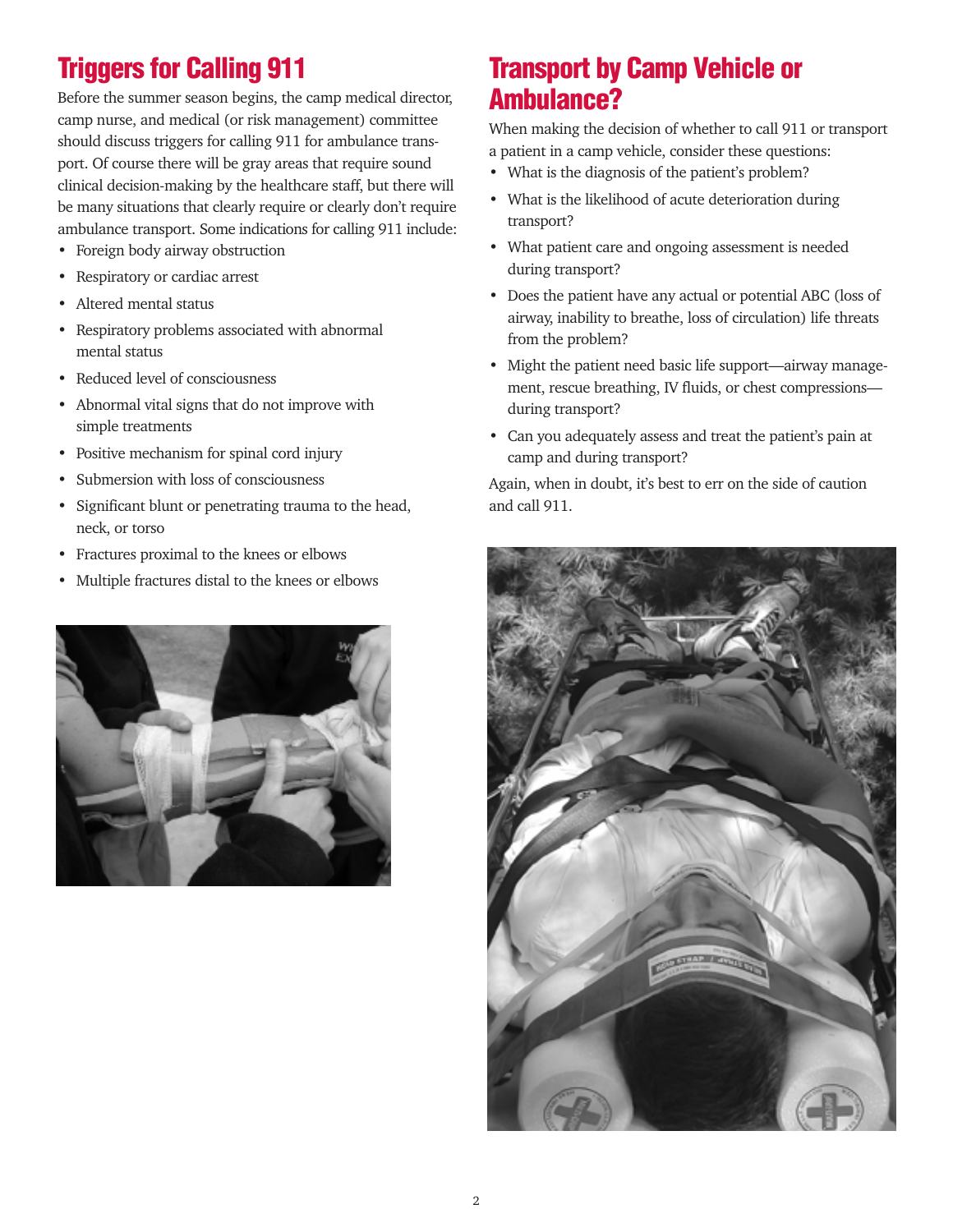# **EMS Transport**

Generally, 911 emergency medical services are provided by a combination of medical first responders and Emergency Medical Service (EMS) transporting agencies. Medical first responders in private vehicles or police officers might be the first to arrive at the scene of a 911 call. A medical first responder is trained to assess and treat ABC life threats, including administration of supplemental oxygen. A medical first responder can also collect patient history information and measure vital signs.

There are two types of ambulance crews: advanced life support (ALS) and basic life support (BLS). Some EMS systems use a tiered response, in which a specially trained 911 dispatcher uses protocols to determine if the patient needs an ALS or BLS ambulance. In systems that do not use a tiered response, only BLS or only ALS service is available.

The type of ambulance service available in North America is highly variable. Before the camp season starts visit your local ambulance service and ask these questions:

- Is the ambulance response an ALS or BLS unit?
- If response is from a BLS unit, can they call for an ALS ambulance response to the scene or an ALS intercept en route to the hospital?
- Will medical first responders also respond to a 911 call at camp?
- Is the ambulance staffed by paid staff, paid-on-call volunteers, or unpaid volunteers?
- Is the ambulance staff at the station or do they respond to the station from home or work before driving the ambulance to the scene of the 911 call?

# **Ambulance Equipment**

Ambulances are staffed with ALS or BLS providers, and the treatments and equipment available in an ambulance depend on the training of the providers. The table below is an overview of the onboard assessment and treatment supplies found on ALS and BLS ambulances.

|                                           | <b>BLS Ambulance</b>  | <b>ALS Ambulance</b> | <b>Camp Vehicle</b> |
|-------------------------------------------|-----------------------|----------------------|---------------------|
| High flow oxygen                          | Yes                   | Yes                  | Maybe               |
| Simple airways                            | Yes                   | Yes                  | N <sub>0</sub>      |
| Advanced airways                          | Maybe, non-visualized | Yes, visualized      | N <sub>o</sub>      |
| Portable and mechanical suction unit      | Yes                   | Yes                  | No                  |
| Epinephrine                               | Yes                   | Yes                  | Maybe               |
| Antihistamines                            | Maybe oral            | Yes, oral and IV     | Maybe oral          |
| Nebulized Albuterol                       | Maybe                 | Yes                  | No                  |
| <b>CPAP</b>                               | Maybe                 | Yes                  | No                  |
| <b>IV</b> fluids                          | Maybe                 | Yes                  | No                  |
| Intraosseous access                       | N <sub>o</sub>        | Yes                  | No                  |
| IV pain medication                        | N <sub>o</sub>        | Yes                  | No                  |
| Antiemetic medications                    | N <sub>o</sub>        | Yes                  | N <sub>0</sub>      |
| Anticonvulsants                           | No                    | Yes                  | No                  |
| Glucometer                                | Yes                   | Yes                  | No                  |
| Dextrose                                  | Oral                  | Oral and IV          | Maybe oral          |
| Activated charcoal                        | Maybe                 | Yes                  | No                  |
| Cardiac monitoring                        | Maybe                 | Yes                  | N <sub>o</sub>      |
| Defibrillator                             | Automatic             | Manual and automatic | Maybe automatic     |
| Aspirin and Nitroglycerin                 | Maybe                 | Yes                  | Maybe aspirin       |
| Emergency lights and sirens               | Yes                   | Yes                  | No                  |
| Online medical control by phone or radio  | Yes                   | Yes                  | No                  |
| Secure transport for immobilized patients | Yes                   | Yes                  | No                  |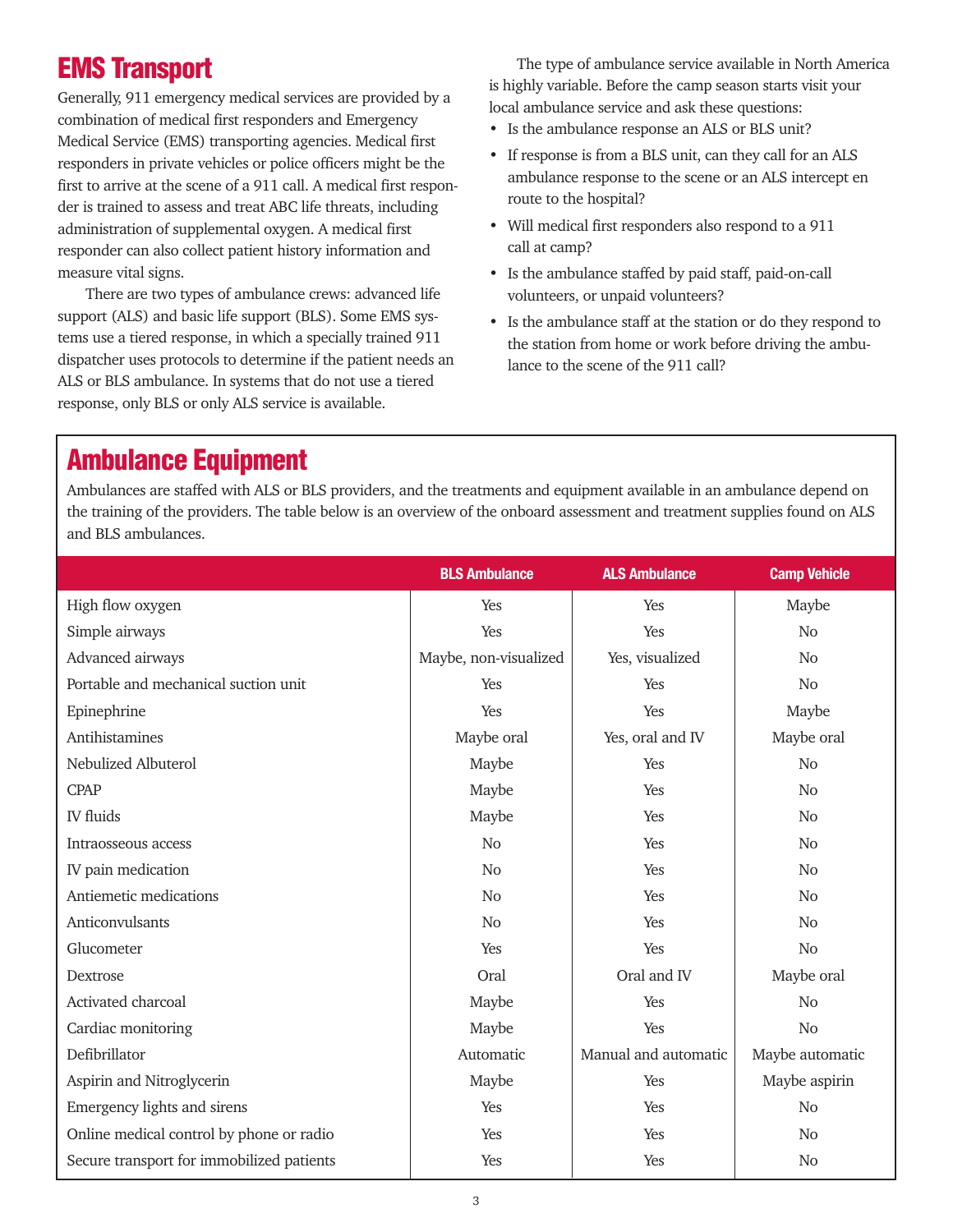# **Get to Know Your Local EMS**

Ask your local ambulance service to visit camp. During the visit:

- Tour the ambulance and learn about its supplies.
- Explain the first-aid qualifications of camp staff, as well as the qualifications and experience of the camp nurse.
- Discuss the type of campers served and potential health problems, especially if your camp serves special-needs children.
- Describe the availability of emergency medical supplies at camp, such as pocket mask, oxygen, and AED.
- Review access and egress routes from the main highway to camp buildings and activity areas like the waterfront, dining hall, and health center.
- Discuss responsibilities for specialized patient rescue, such as a lost swimmer or ropes course accident.
- Explore potential helicopter landing sites should a patient need transport to a Level I or II trauma center.
- Review the previous season's EMS transports for appropriateness and improvements.



# **Case Studies**

The following case studies describe injuries and illnesses that are commonly experienced at camp. Each study presents a case description and two different scenarios: what happens when the patient is transported to the hospital by camp vehicle and what happens when camp healthcare staff calls an ambulance. The assumption is made that the camp nurse cannot leave the camp property, so the patient is transported by other camp staff with standard first aid training. The hospital is 20 minutes away from camp.

#### **Curtis: 11 year old male with gradually worsening abdominal pain.**



Curtis presented to the health center at 0200 with severe abdominal pain, isolated to his lower right and left quadrant. Curtis is anxious, pale, and whimpering. He is unable to stand upright, has a shuffling gait, and is unable to lie in a comfortable position. He has no significant medical history and is on no medications. His last meal was the same dinner

eaten by 200 other boys. Curtis also complains of nausea. No one else has complained of similar symptoms.

- What can you do to treat his pain and nausea in the camp health center?
- Can this patient wait to visit the hospital until after breakfast, when the camp driver is on duty?

Transport by Camp Vehicle: A few minutes into the ride to the hospital Curtis suddenly vomits. He does not feel any better and thinks he might vomit again. The counselor sitting next to Curtis observes a small amount of blood in the vomit. Curtis is also coughing forcefully because he feels like he is "choking on puke." The counselors reassure Curtis and tell him to "hang in there."

Transport by Ambulance: A few minutes into the ride to the hospital Curtis suddenly vomits into an emesis bag given to him by the EMT-Basic riding with him. As the EMT asks Curtis questions, he is also readying the portable suction unit in case it is needed. Since Curtis is still complaining of nausea and thinks he might vomit again, the EMT radios for an ALS intercept. The ALS ambulance will be able to start an IV and administer an antiemetic. Next the EMT radios the hospital to give a patient report. The emergency department prepares a room and pages the on-call pediatrician. Upon arrival Curtis has an IV and is no longer complaining of nausea.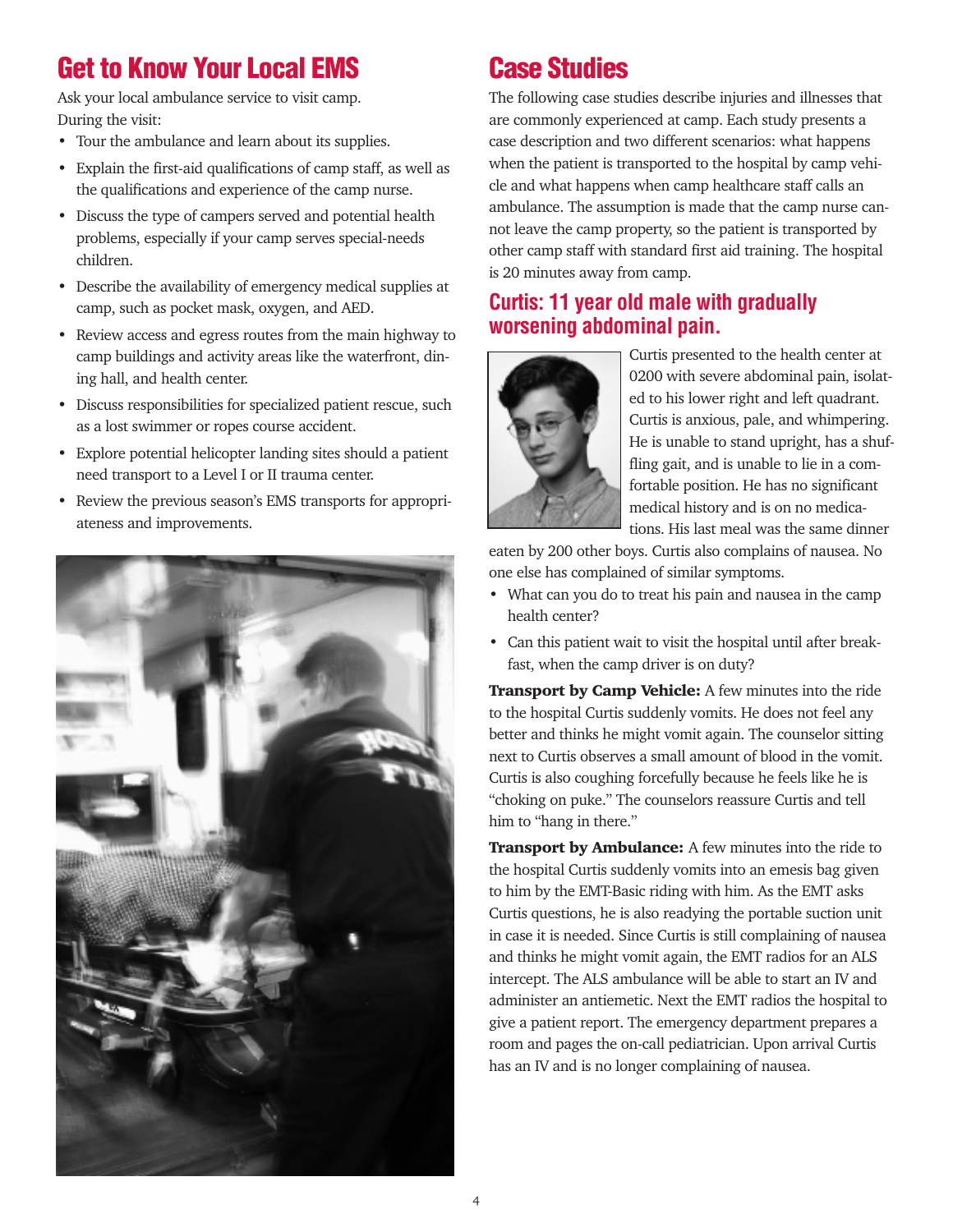#### **Billy: 13 year old male with an unstable upper extremity injury**



Billy is escorted to the camp health center after falling during a spirited game of Capture the Flag. Billy is cradling his lower right arm against his chest. He is crying. His face is flushed and sweaty. You notice obvious deformity proximal to the right wrist. He rates the pain as 8 of 10 and sharp. The pain is unbearable if he is not supporting his arm. Billy has

no significant medical history and takes no medications. He has no other complaints. As you assess and comfort Billy he begins to complain of tingling in his right hand, which is cool and dusky. Because of the way he is cradling his arm you are unable to assess his radial pulse.

- Can you do anything to restore perfusion to his hand?
- Are you trained to realign Billy's angulated arm?
- What can you do to stabilize or splint Billy's arm?
- What are your options for pharmacological pain control?

**Transport by Camp Vehicle:** A few minutes into the ride to the hospital Billy tells the driver he can no longer move his fingers or feel his hand. Billy's arm is laid on a pillow in his lap, but each application of the brakes or turn of the wheel causes his arm to shift and the pain to shoot up his arm. The shooting pain is making him cry. He is also complaining of being lightheaded and nauseated. Years later Billy will remember this as the worst summer of his life. He never returns to camp.

Transport by Ambulance: A medical first responder is first on the scene. She assesses the impaired circulation and sensation in Billy's arm. With a bit of gentle traction she realigns Billy's lower arm. Billy immediately comments on the return of sensation, warmth, and color to his hand. With your assistance a Prosplint® is applied to Billy's arm. A few minutes later an ALS ambulance crew arrives. They reassess Billy's arm and compliment you both on the splint. In the back of the ambulance the lead paramedic starts an IV and administers a dose of pain medication per a standing order to provide pharmacological pain relief. Billy is sitting in a semi-reclined position with his arm elevated on his chest to reduce swelling. The ride to the hospital is unremarkable. Billy is seen by an orthopedist and returns to camp after taps with a plaster splint. Years later he still cherishes the old and frayed cast that his camp friends and counselors signed.

#### **Courtney: 11 year old female with progressively worsening asthma attack**



Courtney's counselor first noticed Courtney's dry cough during morning cabin clean-up. Two hours later at the riding area Courtney has audible expiratory wheezes. The counselor knows that Courtney uses an Albuterol metered dose inhaler and advises Courtney to use her "puffer." Courtney tells the counselor that she forgot her inhaler in the cabin

and would be fine. The counselor is distracted by two other campers and forgets about Courtney's respiratory distress. Thirty minutes later Courtney is observed sitting on a bench, looking very fatigued. The counselor sends a runner to the health center. You are told, "Courtney is hurt in the horseback area." When you arrive with bandaging and splinting supplies Courtney is only speaking one word at a time. She is lethargic and confused about where she is and who she is with. You send another runner to the cabin for Courtney's inhaler.

- At this point, will Courtney be able to self-administer her metered dose inhaler?
- What are your options for treating Courtney's asthma attack at the horseback riding area or camp health center?
- Does Courtney need transport to the nearest hospital?
- If you are able to administer nebulized Albuterol in the health center, would your decision to transport change?

Transport by Camp Vehicle: Courtney's situation is dire. She is now unconscious. She is carried to the camp director's car and the office calls 911, telling the ambulance to look for a green station wagon on Highway M. An intercept is successfully made with the ambulance 10 minutes later. Courtney is not breathing. The time of respiratory arrest is not known. No ventilations or oxygen was administered in the station wagon the camp director was driving.

**Transport by Ambulance:** Courtney's situation is dire. She is now unconscious and her respirations are labored, shallow, and irregular. You deliver bag valve mask ventilations with the help of the counselor. The 911 dispatcher sends a fire engine with EMT-Basics and an ALS ambulance. The EMTs take over ventilations and attach high-flow oxygen to the bag. The paramedics start an IV, administer an inline continuous Albuterol nebulizer, and administer epinephrine. They also prepare endotracheal intubation equipment should Courtney deteriorate even further. Courtney is quickly moved into the patient care compartment with two paramedics and one EMT-Basic. During transport she is given corticosteroids. Courtney spends the night at the hospital and returns to camp the next day.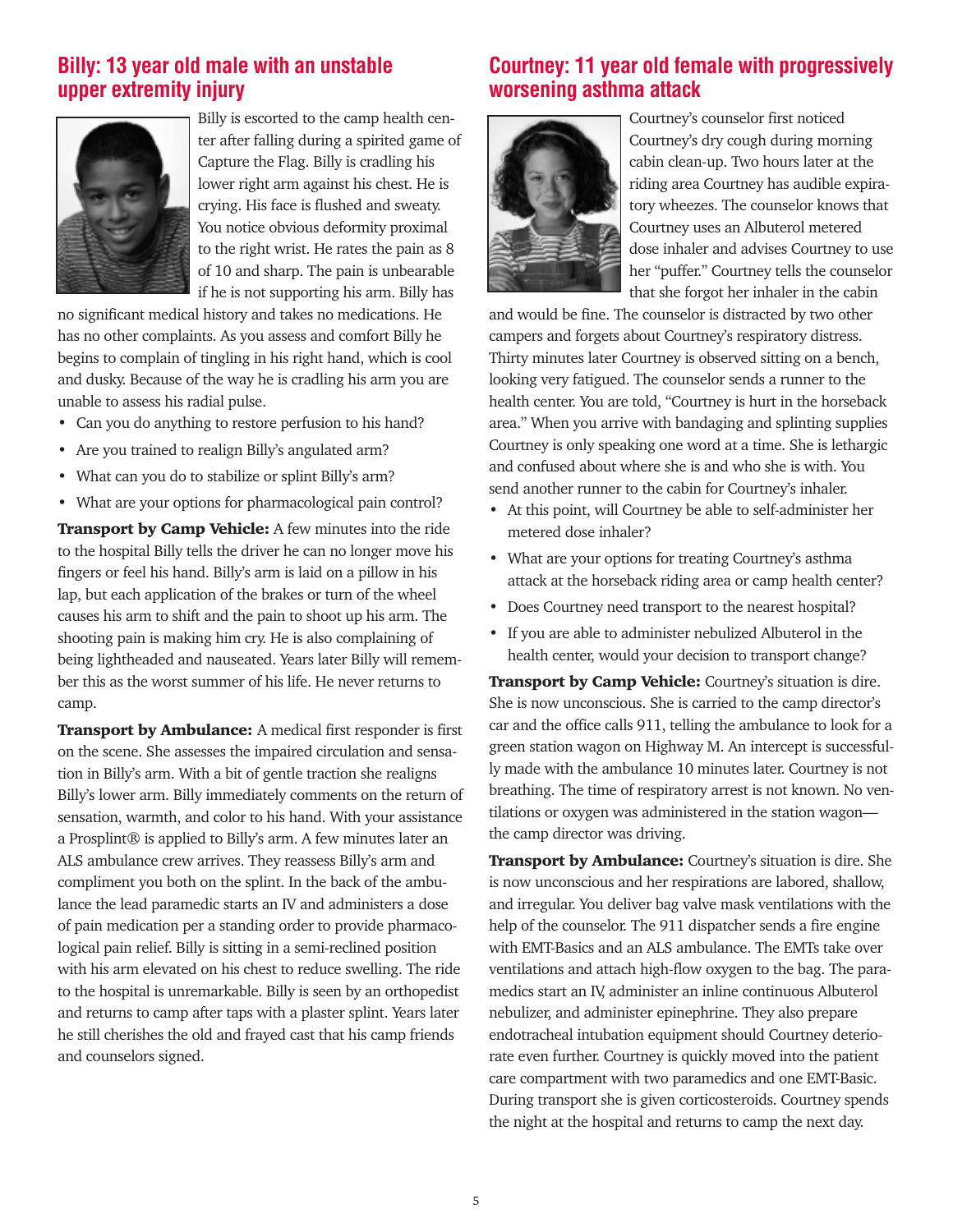#### **Marti: 19 year old female thrown from horse**



Marti, the horseback program riding director, is thrown off her horse at the start of a trail ride. Horrified campers report that Marti is motionless on the ground for at least 30 seconds after landing head first. A runner is sent to the health center. When you arrive Marti is sitting upright, complaining of a bad headache (7 of 10), and has no other

complaints. Marti remembers being thrown from the horse, but not hitting the ground. She does not remember how she got to her current position. Marti has experienced a traumatic brain injury.

- Does Marti have a mechanism for spinal cord injury?
- If Marti's condition worsened what other symptoms would you observe?
- Is it best to transport Marti to the nearest hospital or monitor her in the camp health center for 12 to 24 hours?

Transport by Camp Vehicle: Marti is able to walk from the trail to the parking lot. She continues to complain of a headache and nausea. During the ride to the hospital and much to the annoyance of the camp driver, Marti continually asks if they are going to the store to get feed for the horses.

**Transport by Ambulance:** Marti's cervical spine is held with hands-on stabilization at the scene of the fall until medical first responders arrive. Because of the mechanism the possibility exists for a spinal cord injury. The medical first responders assess Marti for other injuries and collect patient history information from the camp nurse. EMT-Basics stabilize Marti on a spine board and transport her to the nearest hospital. During transport the EMT-Basic in the patient care compartment notifies the emergency department of Marti's symptoms of headache, nausea, and amnesia. Upon arrival Marti is taken directly to the CT scanner to look for brain swelling and bleeding. She has none and returns to camp a few hours later with orders for rest and monitoring.

#### **Alan: 13 year old male with foot injury**



Alan is helping his cabin mates build a campfire ring when he drops a cantaloupe-sized rock on his foot. He is wearing open-toed sandals. The counselor describes Alan's toe as looking like a smashed grapefruit. The counselor thinks Alan might be in shock. Alan is pale and looks very anxious. Alan tells you he cannot move his great toe and

that it feels numb.

• Does Alan have a mechanism of injury for shock hypoperfusion?

**Transport by Camp Vehicle:** When Alan looks at his toe he turns pale and complains of nausea. Before loading him into the camp van you control the bleeding, wrap his injury in gauze, and give him an ice pack. You instruct Alan to keep his foot elevated during the ride to the hospital. During the ride the counselor successfully distracts Alan from his injury with songs and stories.

**Transport by Ambulance:** Not required in this situation.

#### **Summary**

In the first four case studies, the patients presented with problems that deserved additional assessment and treatment at a hospital. In the last case study, the camp transport and treatment was nearly identical to what the patient would have received in an ambulance.

Camp healthcare staff are the first responders to many injuries and illnesses at camp, many of which are easily assessed and definitively treated at camp. There are times, however, when additional assessment and treatment at a hospital is required.

One of the toughest decisions you will make as a camp nurse is summoning an ambulance. If you are uncertain, it is best to err on the side of caution. Once the EMTs or paramedics arrive on the scene you can discuss the benefits of ambulance transport versus private vehicle transport.